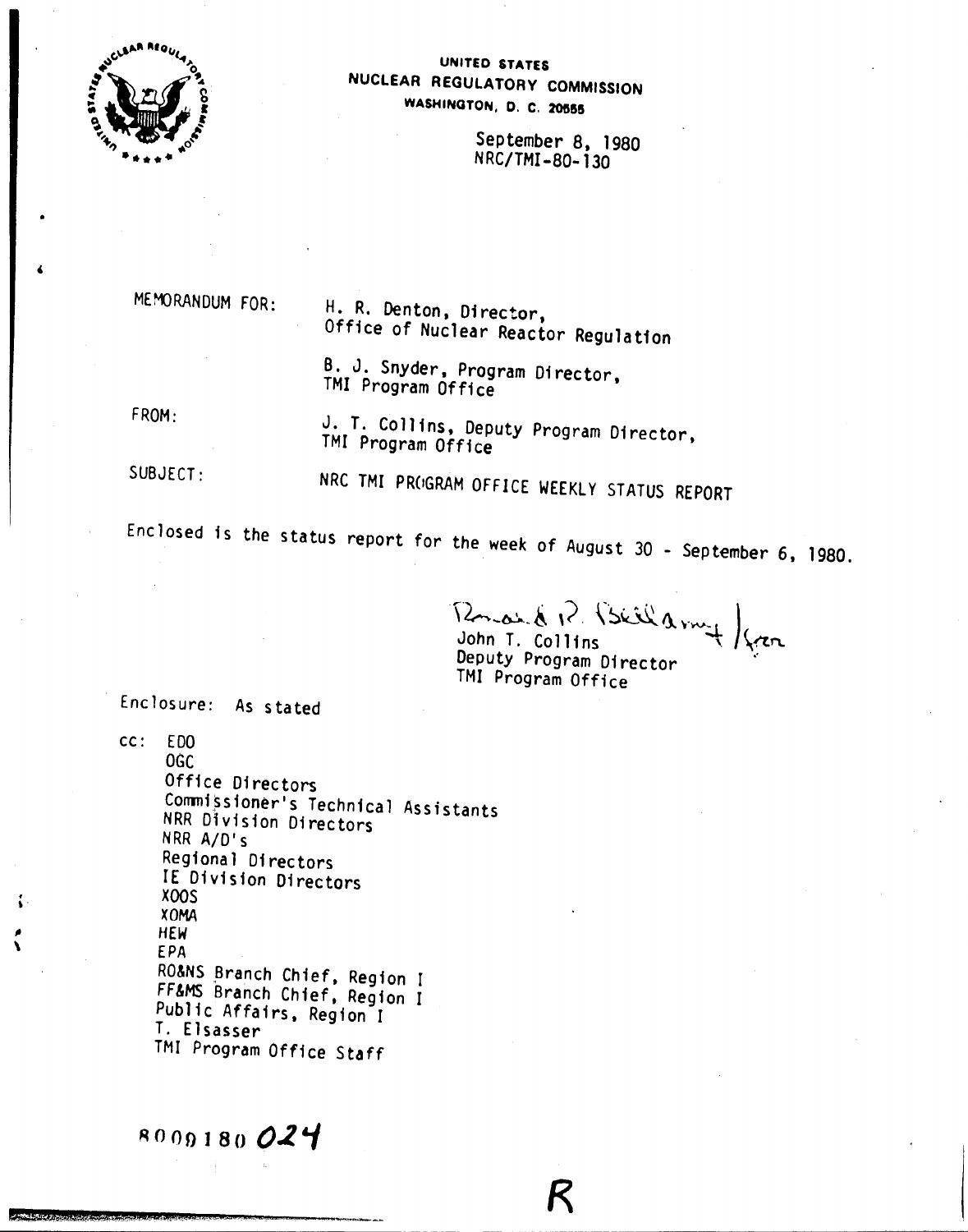# NRC TM! PROGRAM OFFICE' WEEKLY STATUS REPORT

Week of August 30 - September 6, 1980

Plant Status

Core Cooling Mode: Cyclic natural circulation in the "A" reactor coolant system (RCS) loop via the "A" once through steam generator (OTSG), steaming to the main condenser, and RCS loop-A and B cyclic natural circulation to reactor building ambient.

Available Gore Cooling Modes: OTSG "8" to the main condenser; long-term cooling "B" (OTSG-8). decay heat removal.

RCS Pressure Control Mode: Standby Pressure Control (SPC) System.

Backup Pressure Control Mode: Makeup system in conjunction with letdown flow (Emergency use only due to suspected leaks in the seal injection system).

Major Parameters (As of 0500, September 5, 1980) (approximate va)ues) Averaye Incore Thermocouples: 135°F Maximum Incore Thermocouple: 180°F

RCS Loop Temperatures:

| Hot Leg      | 131°F                  | 134°F         |
|--------------|------------------------|---------------|
| Cold Leg (1) | $88^{\circ}$ F<br>84°F | 96.°F<br>96°F |

RCS Pressure: 92 psig (DVM) 89 psig (Heise)

Pressurizer Temperature: 870F

Reactor Building: Temperature: 82°F<br>Water level: Elev. Elevation 290.4 ft. (7.9 ft. from floor) via penetration 401 manometer Pressure: -0.3 psig (Heise) Concentration:  $3.\overline{2} \times 10^{-4}$  uCi/cc (Kr-85)

## Environmental & Effluent Information

1. Liquid effluents from TMI-l released to the Susquehanna River, after processing, were within the limits specified in Technical Specifications.

2. No liquid effluents were discharged from TMI-2.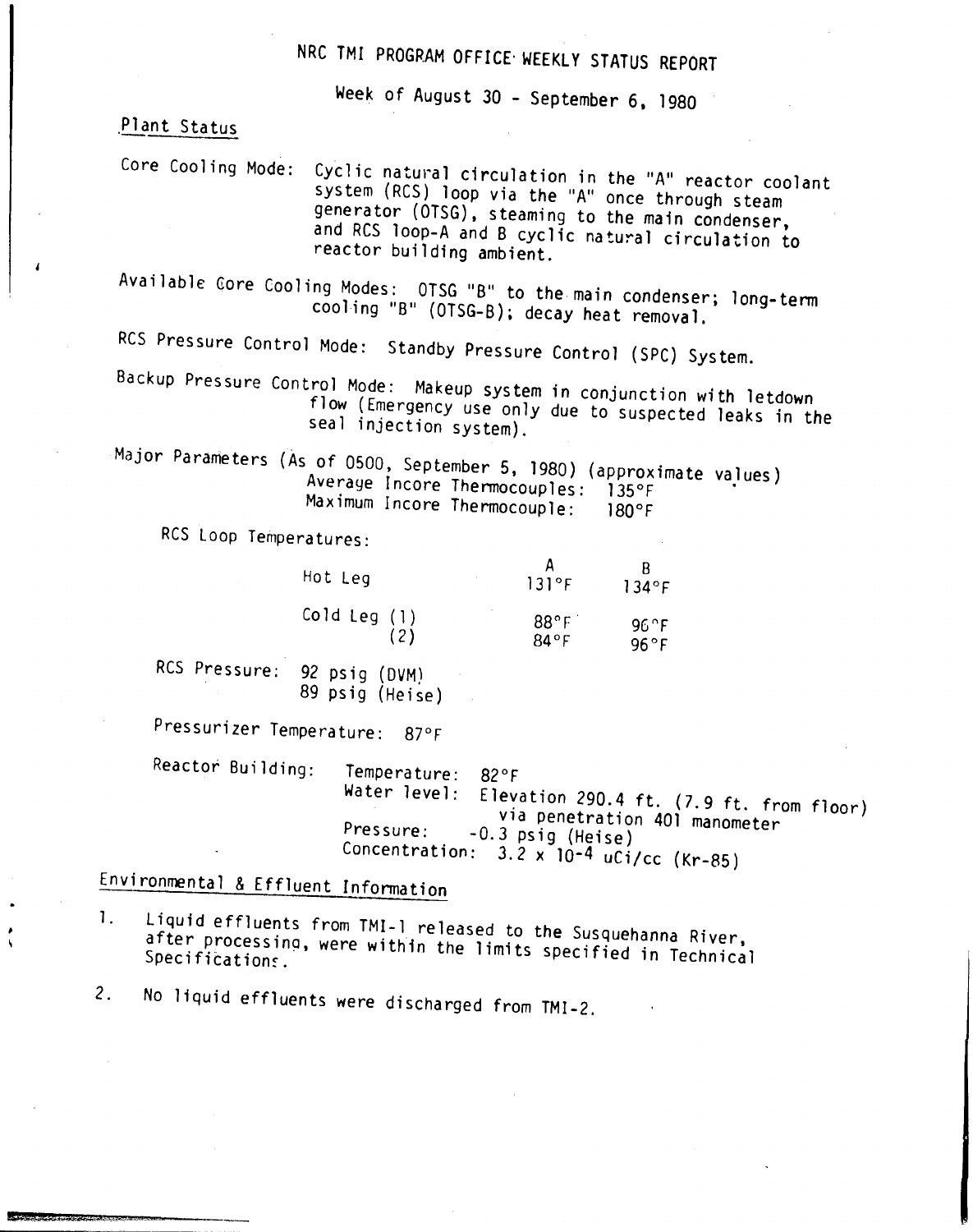3. EPA Environmental Data. Results from EPA monitoring of the environment around the TMI site were as follows: !

Í,

The: EPA measured Kr-85 concentrations (pCi/m3) at several environmental monitoring stations and reported the following

| ∟ocation                                                                   | August 22-29,        |
|----------------------------------------------------------------------------|----------------------|
| $\mathcal{O}$                                                              | D(i/m <sup>3</sup> ) |
| Bainbridge<br>Goldsboro<br>Observation Center<br>Middletown<br>Hill Island | 22<br>21<br>22<br>23 |

All of the above levels of krypton-85 are considered to be background levels.

EPA environmental stations registered backgrcund levels for air particulate and water samples. Gamma scan results for all sampling locations were negative. Gamma rate recorder measurements are all attributed to naturally occurring radioactivity.

4. NRC Environmental Data. The following are the NRC air sample analytical results for the onsite continuous air sampler:

| Sample |                               | Period               | $1 - 131$<br>$(uCi/cc)$ $(uCi/cc)$ | $Cs - 137$ |
|--------|-------------------------------|----------------------|------------------------------------|------------|
| HP-231 |                               |                      |                                    |            |
|        | August 27 - September 2, 1980 | $6.8$ E-14 <6.8 E-14 |                                    |            |

- 5. Licensee Radioactive Material and Radwaste Shipments. The following shipments were made:
	- ,On Tuesday, September 2, 1980, a Unit 2 reactor coolant sample  $\sim$   $\sim$ was shipped to Babcock and Wilcox (B&W), Lynchburg, Virginia.
	- On Tuesday, September 2, 1980, an EPICOR I dewatered resin  $\sim$   $\sim$  $i$ iner $\sqrt{k}$ was shipped to Nuclear Engineering Company (NECO), Richland. Washington.
	- $Q$ n Wednesday, September 3, 1980, an EPICOR I dewatered resin  $-1$ liner;was shipped to NECO, Richland, Washington.
	- Qn Thursday, September 4, 1980, a box containing Unit 2 air  $\ddot{\phantom{1}}$ s<sup>'ample</sup> filter papers was sent to Teledyne Isotopes, Westwood,
	- On Friday, September 5, 1980, a shipment of Unit 2 non-compacted waste was shipped to NECO, Richland, Washington.

りしょう こうしゅう こうしゃ こうしゃ こうしゃ こうしゃ こうしゃ こうしゃ こうしゃ

 $0\frac{1}{r}$  Friday, September 5, 1980, a Unit 2 shipment of fifty-four  $\sim$   $\sim$ (54) drums of laundry was sent to Tri-State Industrial Laundries,

2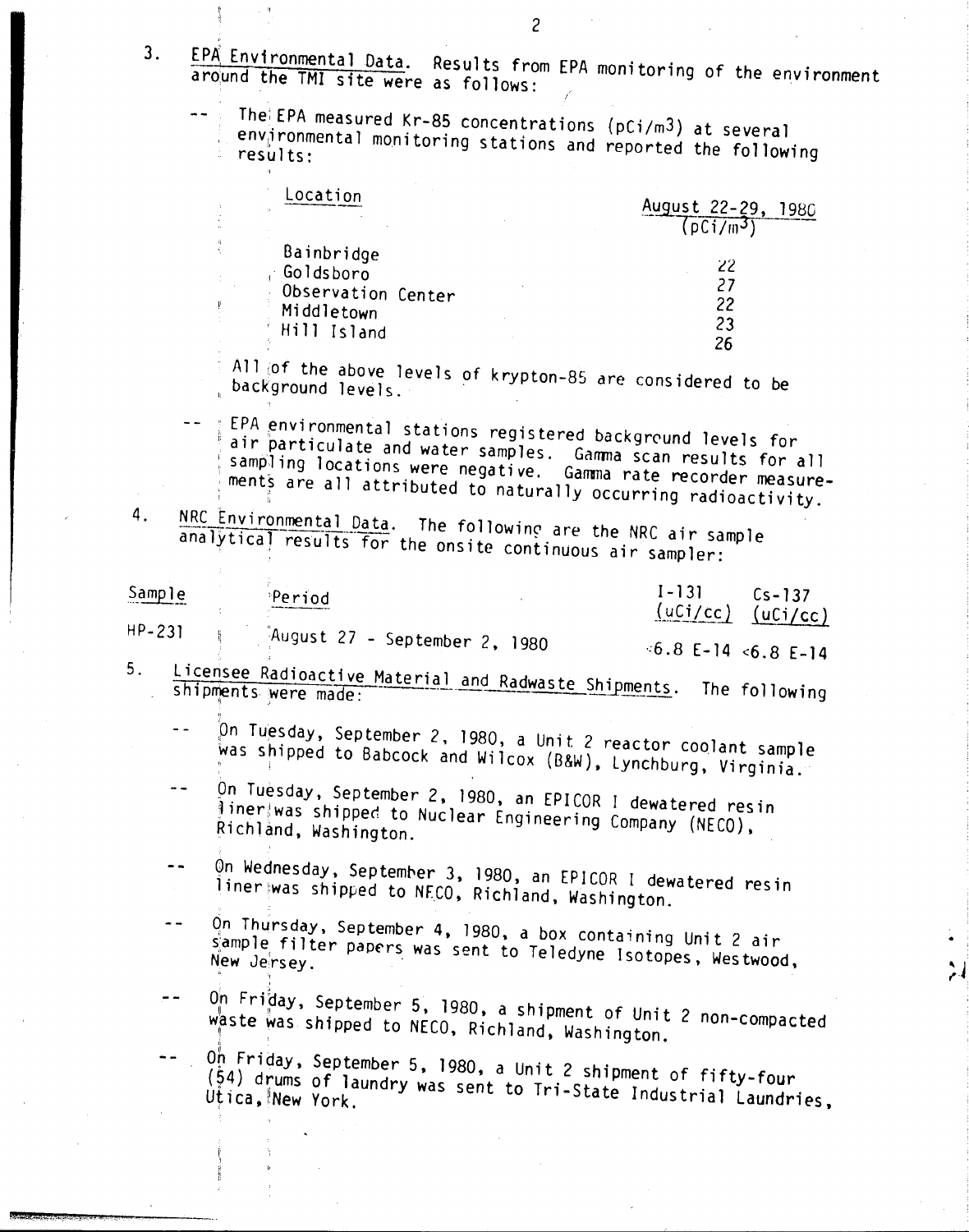#### Major Actiyities

#### 1. EPICOR II System

The major work items are essentially complete. However, the system still remains in an outage condition. Startup of the system is low priority due to the lack of intermediate level waste water.

# 2. Long Term Spent Resin Storage Facility

Fifty of the sixty spent resin storage cells in the "A" long-term waste storage module hold spent resin liners. The four additional storage cells have become available due to the shipment of Unit I liners offsite and the stacking of 4' x 4' liners. Since the commencement of stacking, the licensee has stacked six  $4'$  x  $4'$ liners, two per storage cell. Also, the construction of "B" long term waste storage module has been completed, erecting sixty more additional storage cells.

The licensee started shipping Unit 1 liners offsite from the temporary interim storage facility. At present, twenty-one of the twenty-eight cells hold liners.

## 3. Reactor Building Status

Purging of the reactor building was not accomplished this week due to the relatively low curie content. The next entry is scheduled for the week of September 21-27, 1980.

### 4. Mini Decay Heat (MI<sub>H</sub>) System

Preoperational testing of the MDH system continued this week. System operational readiness date was not finalized.

# 5. Status of Ground Water Monitoring Program

The qround water monitoring program around the Unit 2 reactor building is continuing. Water samples from the 15 wells are taken weekly. Tritium activity in the water from the various wells has remained essentially constant. No other radioisotopes have been identified. The most current analysis results are from samples taken on July 7, 1980.

In addition to the weekly water samples, soil samples collected during the drilling of wells are being analyzed. The analysis of a soil sample obtained 22 feet below the surface during the drilling of observation well (OW) 12 has revealed a tritium activity of 10,100 pCi/L. This is the highest tritium activity detected from any water or soil sample to date. OW 12 was drilled adjacent to the pumps and valves which transfer borated water storage tank  $(BWST)$  water. The surface soil in this area has been removed several times following contamination from periodic water leaks.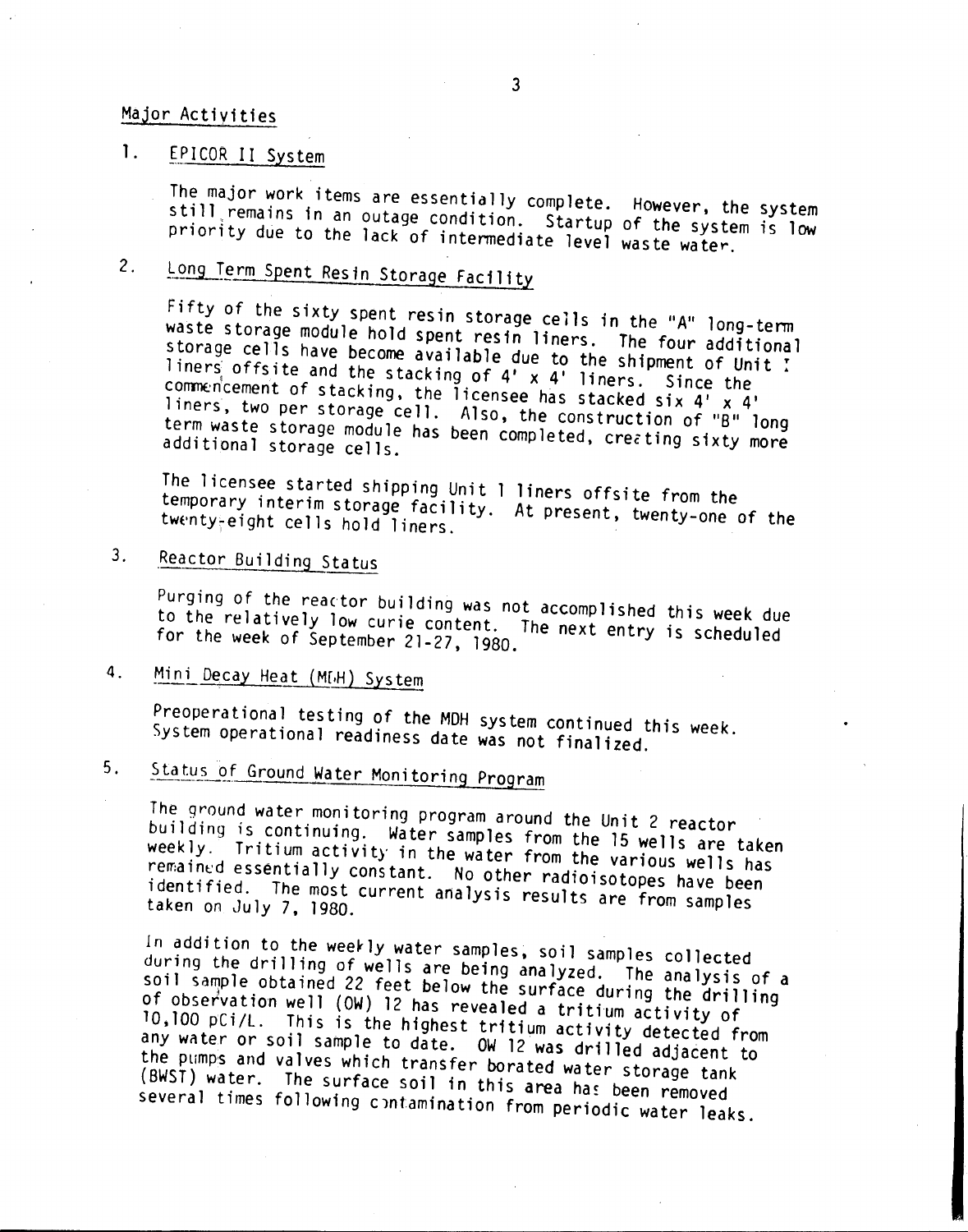OW 12 was abandoned fOllowing pipe failure during construction. OW 17 was drilled in the immediate area as a replacement. The  $\frac{m_{\text{S}}}{m_{\text{S}}}$  detected tritium activity in a water sample, 4180 pCi/l, was obtained from a sample taken from OW 17. The high triffic activity in the soil and water 1n *the* vicinity of the BWST supports the theory that the source of the tritium is leakage from BWST associated equipment rather than leakage from the reactor building.

A map Showing the location of each well annotated with *tile* highest detected tritium activity in water is attached. Wells 1 and 15 were drilled at each end of the island to provide an indication of background activity. Tritium MPC for uncontrolled areas is  $3 \times 10^{-3}$  uCi/m'. This equates to  $3 \times 10^{-6}$  pCi/l.

### Meetings Held

- 1. On Wednesday, September 3, 1980, J. Collins and B. Snyder held a briefing with local elected officials. citizens, and the press on the contents of the draft Programmatic Environmental Impact Statement (PElS). The meeting was hosted by the PA Department of Environmental Resources (DER) and held at the Forum Building in Harrisburg. Representatives of the Environmental Protection Agency (EPA) also participated in the meeting. Approximately <sup>75</sup> people attended the meeting.
- 2. On Friday, September 5, 1980, J. Collins, T. Elsasser and EPA representatives met with members of the Susquehanna River Basin Commission to discuss the contents in the PElS.

### Future Meet ings

J. Collins will attend a meeting in Las Vegas, Nevada, on September 10-13. 1980, with representatives of EPA, Department of Energy (DOE), PA OER and Metropolitan Edison Company to discuss the results of purging krypton-8S from the TMI-2 reactor building.